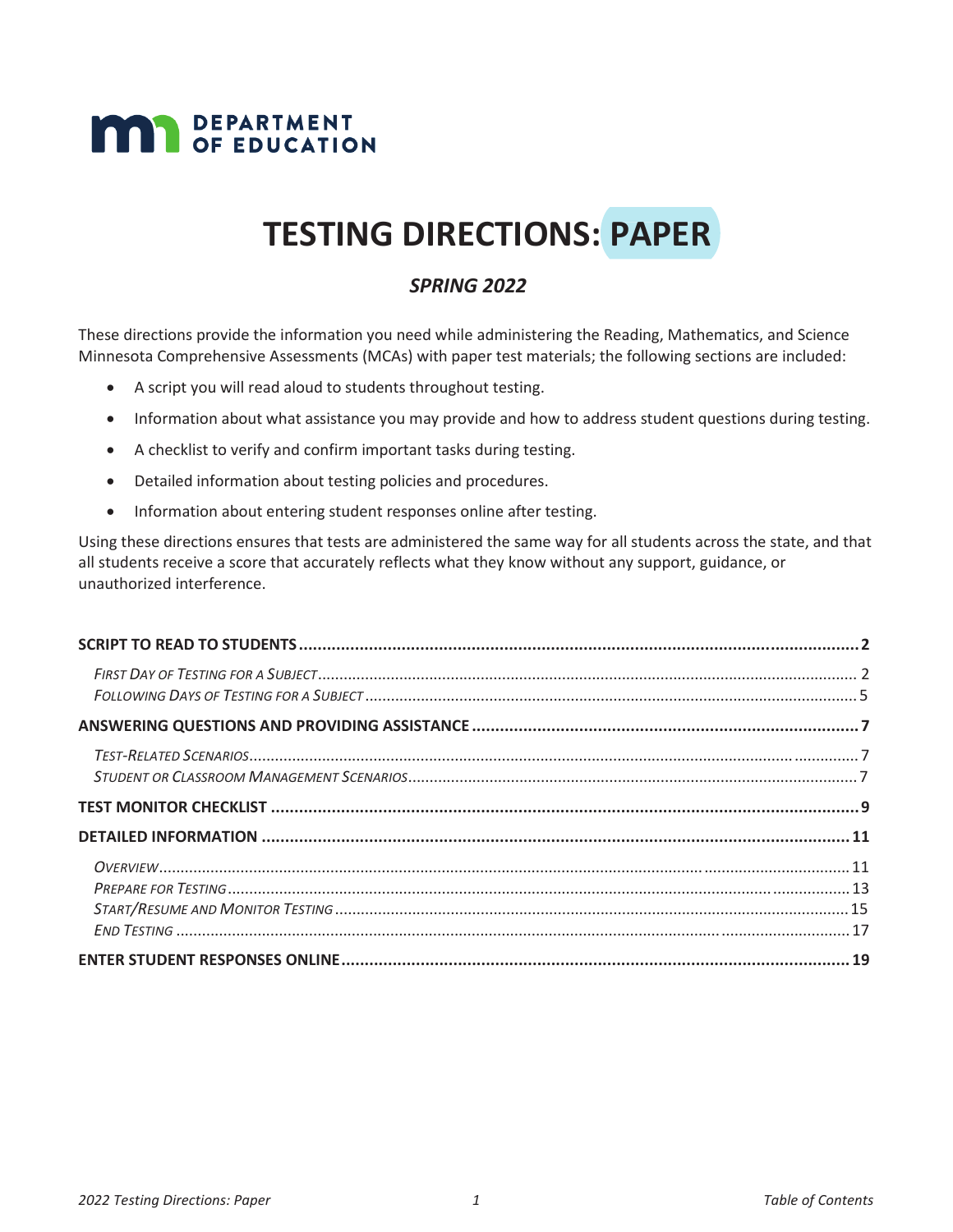# **SCRIPT TO READ TO STUDENTS**

Review this script before testing so you are comfortable with the instructions you must read aloud. There are separate instructions for the first day of testing and any following days.

- All instructions that must be read to students are in shaded boxes and start with the word SAY.
- $\bullet$  The text in brackets [ ] should be read only if applicable.
- If you see a blank line, fill in the appropriate information. Your District or School Assessment Coordinator may also provide this information to you.

# *First Day of Testing for a Subject*

## **Starting Testing**

Provide information to students based on how testing is scheduled (e.g., students will stop after completing a certain number of segments or after a certain period of time).

| <b>SAY:</b> We have scheduled about<br>minutes for testing.                      |                               |
|----------------------------------------------------------------------------------|-------------------------------|
| You will stop testing                                                            | . It is important that you do |
| your best. The test is not timed so you can have more time later if you need it. |                               |
| When you are done, raise your hand and then you will                             |                               |
| $[e.g.,$ read a book.]                                                           |                               |

Follow your school policy for collecting cell phones/wearable technology/devices, or ensure students have put them away. Depending on your school policies, students may have water/gum/snacks out during testing.

**SAY:** During testing, the only items you may have out are your test book, something to write with, and any materials I will give to you.

[*For mathematics and science*: You may also have a calculator.]

If you have anything else out, put it away now.

You cannot use your cell phone or other devices during testing. Take off any smartwatches or other technology that you are wearing. If you use your cell phone, smartwatch, or any other devices, your test will not be scored.

Distribute regular print, large print, or braille test books. If providing any other materials (e.g., scratch paper, translated word lists), distribute them as well.

**SAY:** Write your name on the cover of the test book.

[*If providing other materials*: Write your name on the top of the other materials I gave to you. When you are done testing, I will collect these materials.]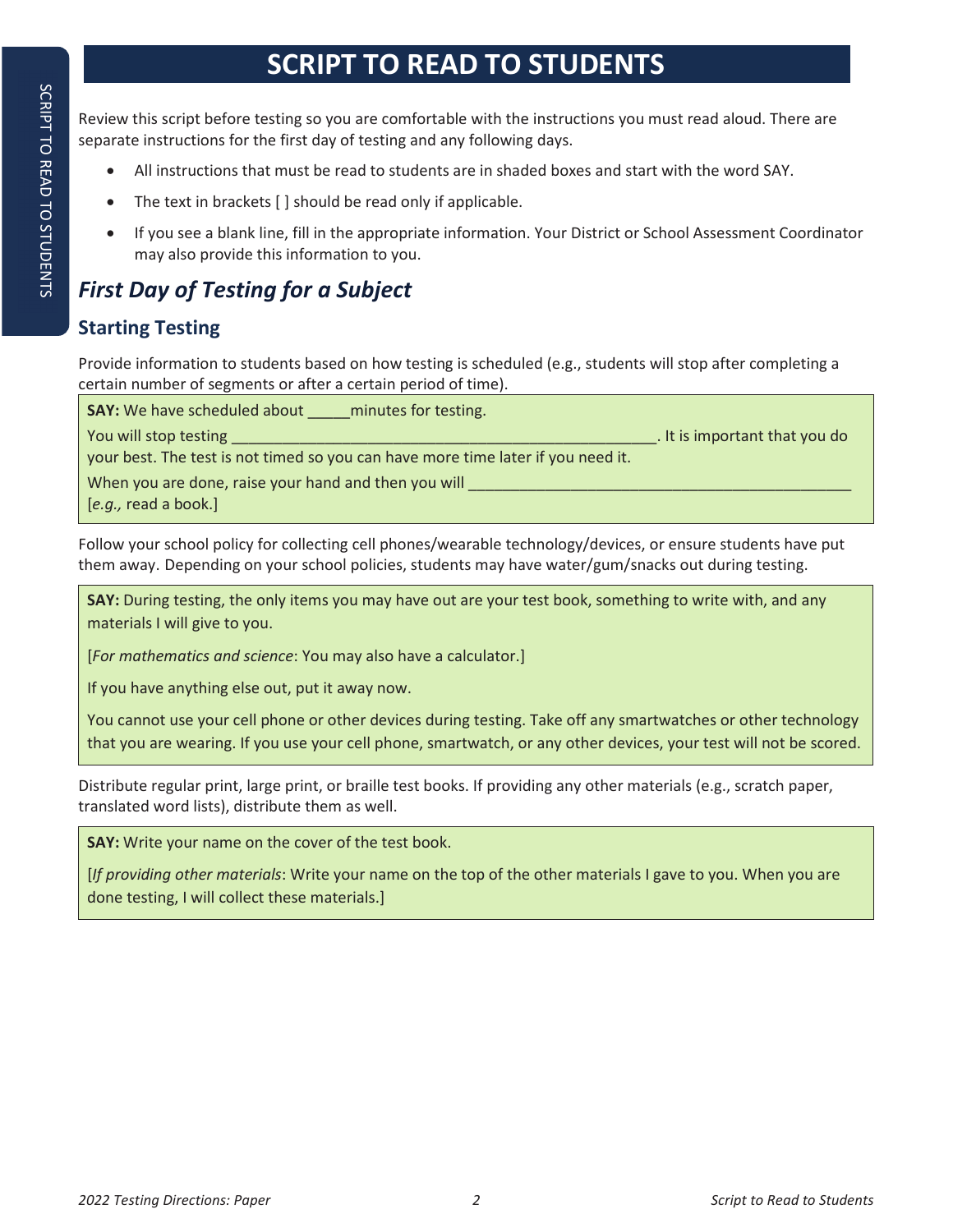Provide the following instructions for the applicable subject. Assist students as needed.

| <b>SUBJECT</b>     | <b>SCRIPTED INSTRUCTIONS</b>                                                                                                                                                                                                                                                |
|--------------------|-----------------------------------------------------------------------------------------------------------------------------------------------------------------------------------------------------------------------------------------------------------------------------|
| Reading            | SAY: We are now going to break the seal on the test book. Break the seal by pulling the<br>tab. Then, open your test book.                                                                                                                                                  |
| <b>Mathematics</b> | SAY: We are now going to break the seal on the test book. Break the seal by pulling the<br>tab.                                                                                                                                                                             |
|                    | [Grades 3–4: Then, open your test book. You will find grid paper at the back of the test<br>book. You may tear it out of your test book to use while taking the test. Write your name<br>on the grid paper.]                                                                |
|                    | [Grades 5-8 and 11: Then, open your test book. You will find a formula sheet at the front<br>of the test book and grid paper at the back. You may tear them out of your test book to<br>use while taking the test. Write your name on the formula sheet and/or grid paper.] |
| Science            | SAY: We are now going to break the seal on the text book. Break the seal by pulling the<br>tab. Then, open your test book.                                                                                                                                                  |

Read the directions from the student test books.

**SAY:** Go to the Directions page.

- x [*Reading and Mathematics*] For each question, choose the answer you think is best.
- **•** [*Science*] For each question, choose the answer or answers you think are best.
- You must answer each question in your test book.
- You can use scratch paper or write in your test book to help you answer the questions.
- When you finish a segment, review your answers. Then raise your hand for a sticker to seal the segment. Once you seal it, you cannot go back.
- On this test, do your own best work to show what you know and can do.
	- o Do not accept help finding answers to test questions.
	- o Do not give answers to other students.
	- o Do not tell others what is on the test.
	- $\circ$  There may be consequences if you do not follow directions or if you behave dishonestly.

For mathematics and science only, provide information about calculators. For reading, go to the next SAY box on the next page. Ensure students are using the correct handheld calculator; refer to the *Detailed Information* section for requirements. For graphing calculators, ensure students have cleared the memory or disabled applications for testing. You will verify whether calculators may be used as students move between segments (for mathematics) or raise their hands (for science).

**SAY:** [*Mathematics grades 3–8*: You may not use a calculator in Segment 1. You may use a calculator in all other segments.]

[*Mathematics grade 11*: You may use a calculator in all segments.]

[*Science*: If you have any questions that say a calculator can be used, raise your hand.]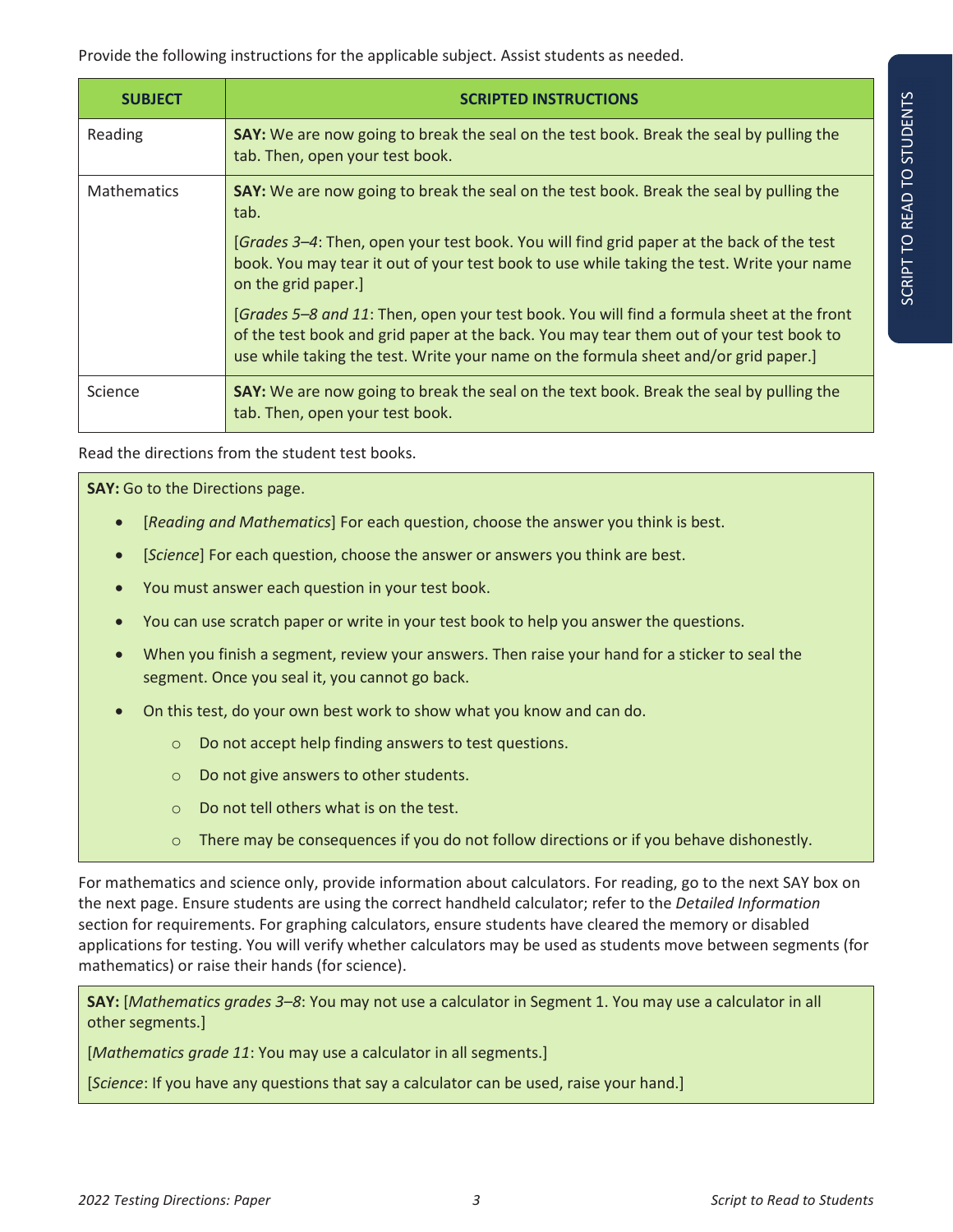**SAY**: Now turn the page(s) and start with Segment 1.

Actively monitor students throughout the entire test administration. If students have questions during testing, refer to the *Answering Questions and Providing Assistance* section for instructions you may provide.

#### **Breaks**

If students will take a break during testing, instruct them to close their test books. Make sure students do not talk about the test during the break.

### **End of Segments**

As students finish a segment, read these instructions and provide them a sticker to seal it. If you run out of stickers, tape can be used instead

**SAY:** Before you seal the segment, review your answers and make sure you have answered all of the questions. You will not be able to go back to any of those questions.

## **Ending Testing**

When getting to the end of the time scheduled for that day's testing, read these instructions to students. Students must seal the pages that were completed in the test book at the end of the test session.

**SAY:** We will stop testing in \_\_\_\_\_\_ minutes.

Review the segment you are working on, as needed, and make sure you have answered all of the questions.

You will not be able to go back to any of those questions.

If students will not finish a segment during the time scheduled for testing, use the following guidelines and script below. Otherwise, go to the next SAY box following the table.

**SAY:** If you will not finish the segment you are working on, I will help you seal the pages you have completed so far.

| <b>SUBJECT</b>     | <b>GUIDELINES</b>                                                                                                                                                                                            | <b>SCRIPTED INSTRUCTIONS</b>                                                                              |  |
|--------------------|--------------------------------------------------------------------------------------------------------------------------------------------------------------------------------------------------------------|-----------------------------------------------------------------------------------------------------------|--|
| Reading            | Students must complete all items associated with a<br>passage. Seal the pages so that the next passage is<br>visible.                                                                                        | <b>SAY:</b> You must complete all of the<br>questions for the reading passage that<br>you are working on. |  |
| <b>Mathematics</b> | The last item completed must be the last item on<br>the right-hand page so that the next item is not<br>visible.                                                                                             | <b>SAY:</b> You must complete all of the<br>questions on the pages you are<br>working on.                 |  |
| Science            | Students must complete all items associated with a<br>scenario. A title page will indicate the beginning of<br>the next scenario. Seal the pages so that the title<br>page for the next scenario is visible. | <b>SAY:</b> You must complete all of the<br>questions for the scenario you are<br>working on.             |  |

To end testing, read the following script to students.

**SAY:** We are done testing. I will now collect your test book and any other materials.

Collect test materials from students. For graphing calculators, ensure students have cleared the memory.

*2022 Testing Directions: Paper 4 Script to Read to Students*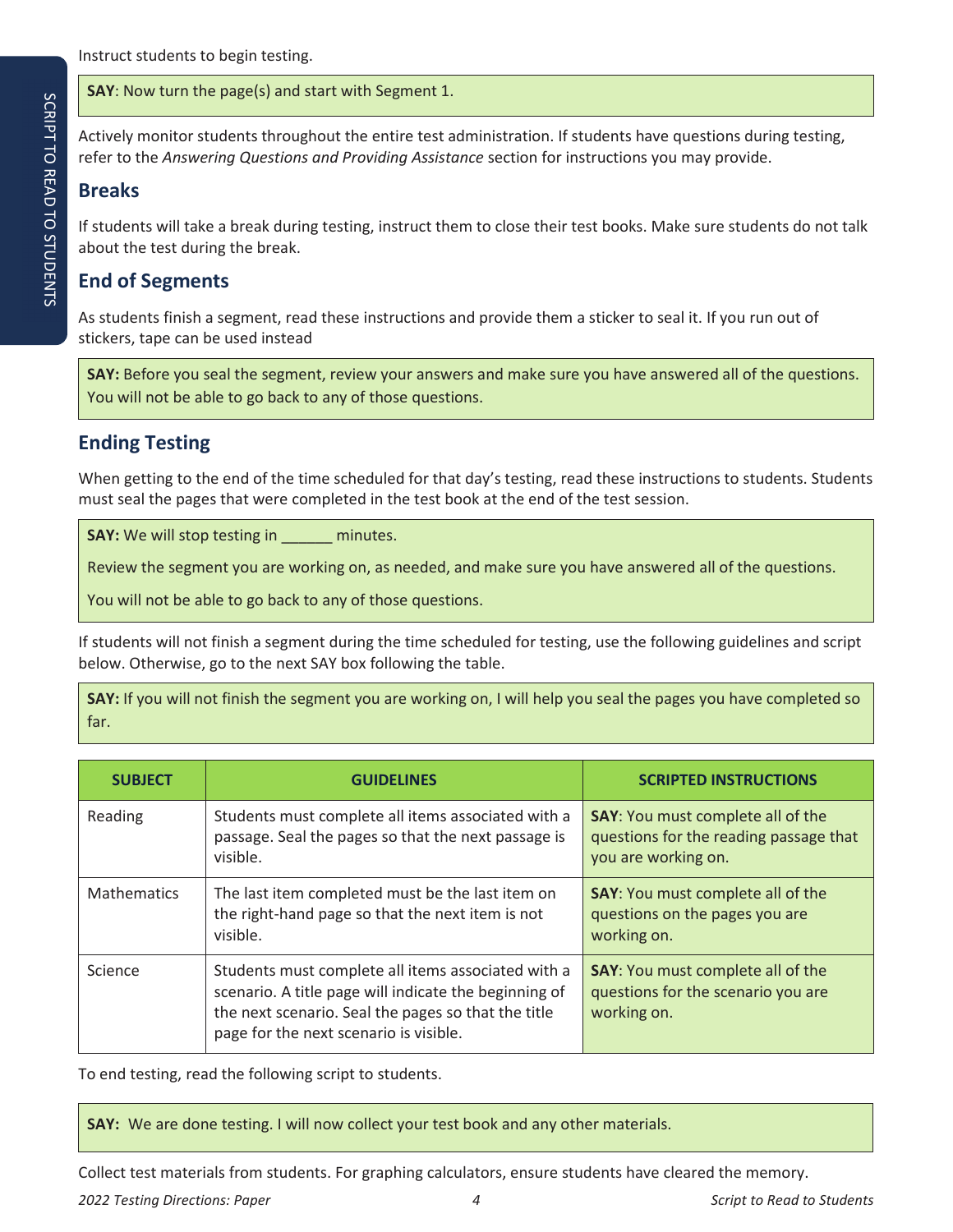## *Following Days of Testing for a Subject*

#### **Resuming Testing**

Provide information to students based on how testing is scheduled (e.g., students will stop after completing a certain number of segments; completing the test; or a after certain period of time).

| <b>SAY:</b> We have scheduled about<br>minutes for testing.                      |                               |
|----------------------------------------------------------------------------------|-------------------------------|
| You will stop testing                                                            | . It is important that you do |
| your best. The test is not timed so you can have more time later if you need it. |                               |
| When you are done, raise your hand and then you will                             |                               |
| $[e.g.,$ read a book.]                                                           |                               |

Follow your school policy for collecting cell phones/wearable technology/devices, or ensure students have put them away. Depending on your school policies, students may have water/gum/snacks out during testing.

**SAY:** During testing, the only items you may have out are your test book, something to write with, and any materials I will give to you.

[*For math and science*: You may also have a calculator.]

If you have anything else out, put it away now.

You cannot use your cell phone or other devices during testing. Take off any smartwatches or other technology that you are wearing. If you use your cell phone, smartwatch, or any other devices, your test will not be scored.

For mathematics and science only, provide information about calculators. Ensure students are using the correct handheld calculator; refer to the *Detailed Information* section for requirements. For reading, go to the next SAY box. For graphing calculators, ensure students have cleared the memory or disabled applications for testing. You will verify whether calculators may be used as students move between segments (for mathematics) or raise their hands (for science).

**SAY:** [*Mathematics grades 3–8*: You can use a calculator in Segments 2, 3, and 4.]

[*Mathematics grade 11*: You may use a calculator in all segments.]

[*Science*: If you have any questions that say a calculator can be used, raise your hand.]

Distribute test books and any other test materials (e.g., grid paper or formula sheets removed from the test book, scratch paper, translated word lists).

**SAY:** Check that your name is on the materials I provided to you.

Remember to review your answers when you finish a segment of the test. Then you will raise your hand for a sticker to seal that segment.

Students will begin with the next unsealed part of test.

**SAY:** Open your test book. You may now continue your test.

Actively monitor students throughout the entire test administration. If students have questions during testing, refer to the *Answering Questions and Providing Assistance* section for instructions you may provide.

#### **Breaks**

If students will take a break during testing, instruct them to close their test books. Make sure students do not talk about the test during the break.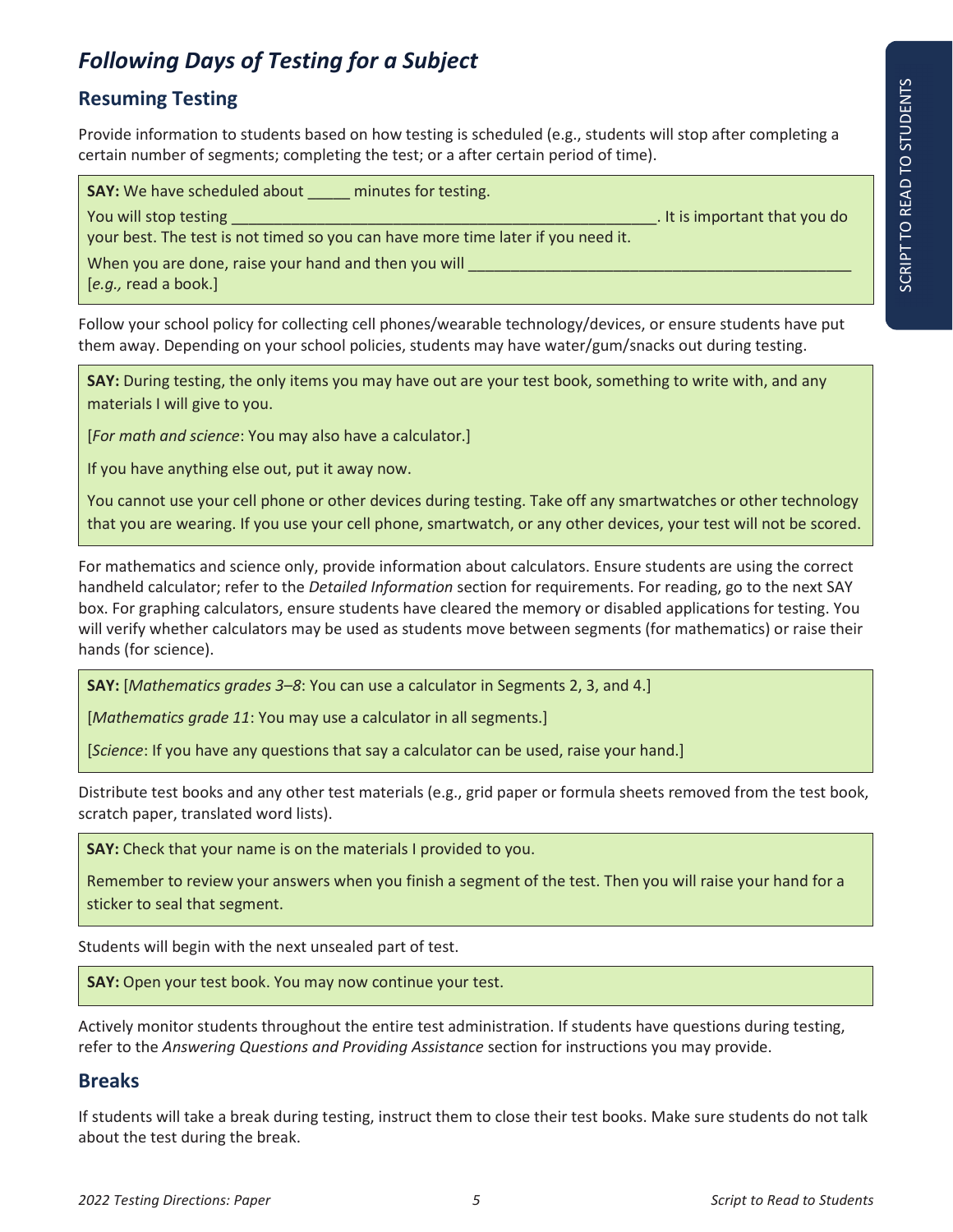### **End of Segments**

As students finish a segment, read these instructions and provide them a sticker to seal it. If you run out of stickers, tape can be used instead.

**SAY:** Before you seal the segment, review your answers and make sure you have answered all of the questions. You will not be able to go back to any of those questions.

#### **Ending Testing**

When getting to the end of the time scheduled for that day's testing, read these instructions to students. Students must seal the pages that were completed in the test book at the end of the test session.

**SAY:** We will stop testing in \_\_\_\_\_\_ minutes.

Review the segment you are working on, as needed, and make sure you have answered all the questions.

You will not be able to go back to any of those questions.

If students will not finish a segment during the time scheduled for testing, use the following guidelines and script below. Otherwise, go to the next SAY box following the table.

**SAY:** If you will not finish the segment you are working on, I will help you seal the pages you have completed so far.

| <b>SUBJECT</b>     | <b>GUIDELINES</b>                                                                                                                                                                                            | <b>SCRIPTED INSTRUCTIONS</b>                                                                              |
|--------------------|--------------------------------------------------------------------------------------------------------------------------------------------------------------------------------------------------------------|-----------------------------------------------------------------------------------------------------------|
| Reading            | Students must complete all items associated with a<br>passage. Seal the pages so that the next passage is<br>visible.                                                                                        | <b>SAY:</b> You must complete all of the<br>questions for the reading passage that<br>you are working on. |
| <b>Mathematics</b> | The last item completed must be the last item on<br>the right-hand page so that the next item is not<br>visible.                                                                                             | <b>SAY:</b> You must complete all of the<br>questions on the pages you are<br>working on.                 |
| Science            | Students must complete all items associated with a<br>scenario. A title page will indicate the beginning of<br>the next scenario. Seal the pages so that the title<br>page for the next scenario is visible. | <b>SAY:</b> You must complete all of the<br>questions for the scenario you are<br>working on.             |

To end testing, read the following script to students.

**SAY:** We are done testing. I will now collect your test book and any other materials.

Collect test materials from students. For graphing calculators, ensure students have cleared the memory.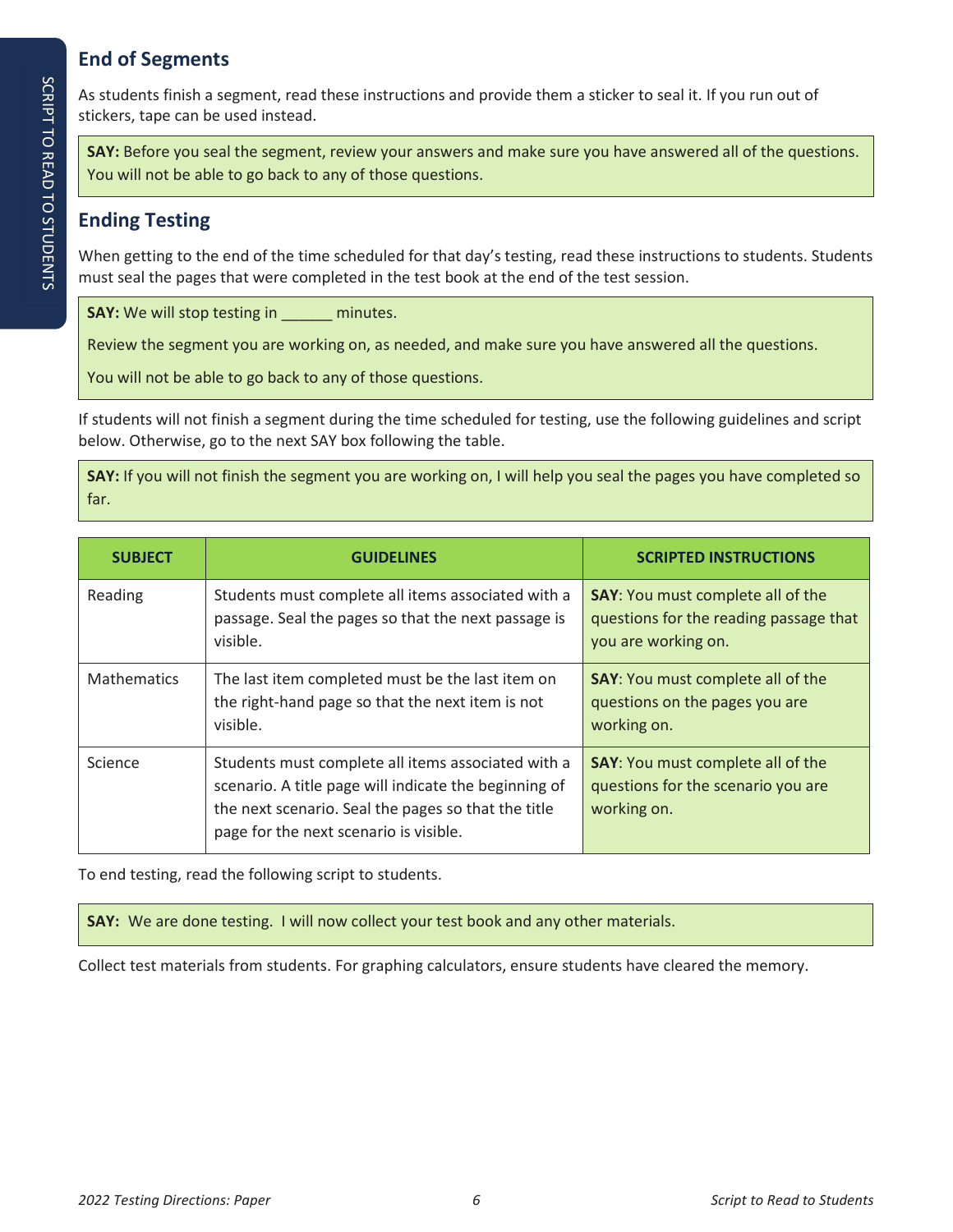# **ANSWERING QUESTIONS AND PROVIDING ASSISTANCE**

To ensure that all students receive a score that accurately reflects what they know, you cannot provide guidance on test content or test-taking strategies when answering questions or providing assistance during testing. This section includes information and guidance on what assistance may be provided and how to address student questions during testing.

# *Test-Related Scenarios*

Students must be familiar with how to answer different types of items. Use the following scripted instructions for test-related scenarios.

| <b>SCENARIO</b>                                                                                                    | <b>SCRIPTED INSTRUCTIONS</b>                                                                                                                                                             |
|--------------------------------------------------------------------------------------------------------------------|------------------------------------------------------------------------------------------------------------------------------------------------------------------------------------------|
| A student has a question on test content (e.g.,<br>how do I add fractions?) or how to answer an<br>item.           | <b>SAY:</b> I cannot help you with test questions. Do your best.                                                                                                                         |
|                                                                                                                    | <b>SAY:</b> Tell me what question you are on, and I will take<br>note of it.                                                                                                             |
| A student does not think there is a correct answer                                                                 | [Reading and Mathematics: Select the answer you think is<br>best.]                                                                                                                       |
| or reports an issue with the test content.                                                                         | [Science: Select the answer or answers you think are best.]                                                                                                                              |
|                                                                                                                    | [Refer to Documenting Suspected Issues on page 17 for<br>the information you need to take note of if this occurs.]                                                                       |
|                                                                                                                    | <b>SAY:</b> Look at the instructions at the top of the question for<br>help with answering the question.                                                                                 |
| A student does not know how to answer an item<br>type that is not multiple-choice (for mathematics<br>or science). | [You may verbally describe how to answer the type of<br>item in general but cannot show the student how to<br>answer the item in the test or provide assistance on the<br>test content.] |

# *Student or Classroom Management Scenarios*

While not an exhaustive list, these scenarios may help you evaluate what is appropriate to say and do for similar situations while ensuring that students are able to demonstrate what they know independently.

If you are unsure how to assist in a situation that arises, follow your school procedures for asking for assistance from others (like your School Assessment Coordinator) before proceeding if possible.

| <b>SCENARIO</b>                                    | <b>GUIDANCE</b>                                                                                                                                                                                                                                         |  |  |
|----------------------------------------------------|---------------------------------------------------------------------------------------------------------------------------------------------------------------------------------------------------------------------------------------------------------|--|--|
| A student is off task or<br>being disruptive.      | Redirect the student's attention to the test without assisting the student on the<br>test in any way. Examples may include verbal reminders or visual cues to stay<br>on task (e.g., It is important that you do your best, focus on taking your test). |  |  |
| A student needs to leave                           | Instruct the student to close the test book and turn in test materials. The<br>segment the student was working on should not be sealed.                                                                                                                 |  |  |
| and will not return (e.g.,<br>illness, emergency). | Note: For reading and science, when the student resumes testing, they may<br>need to go back to access the passage or scene; however, the student cannot<br>change answers to previously completed items.                                               |  |  |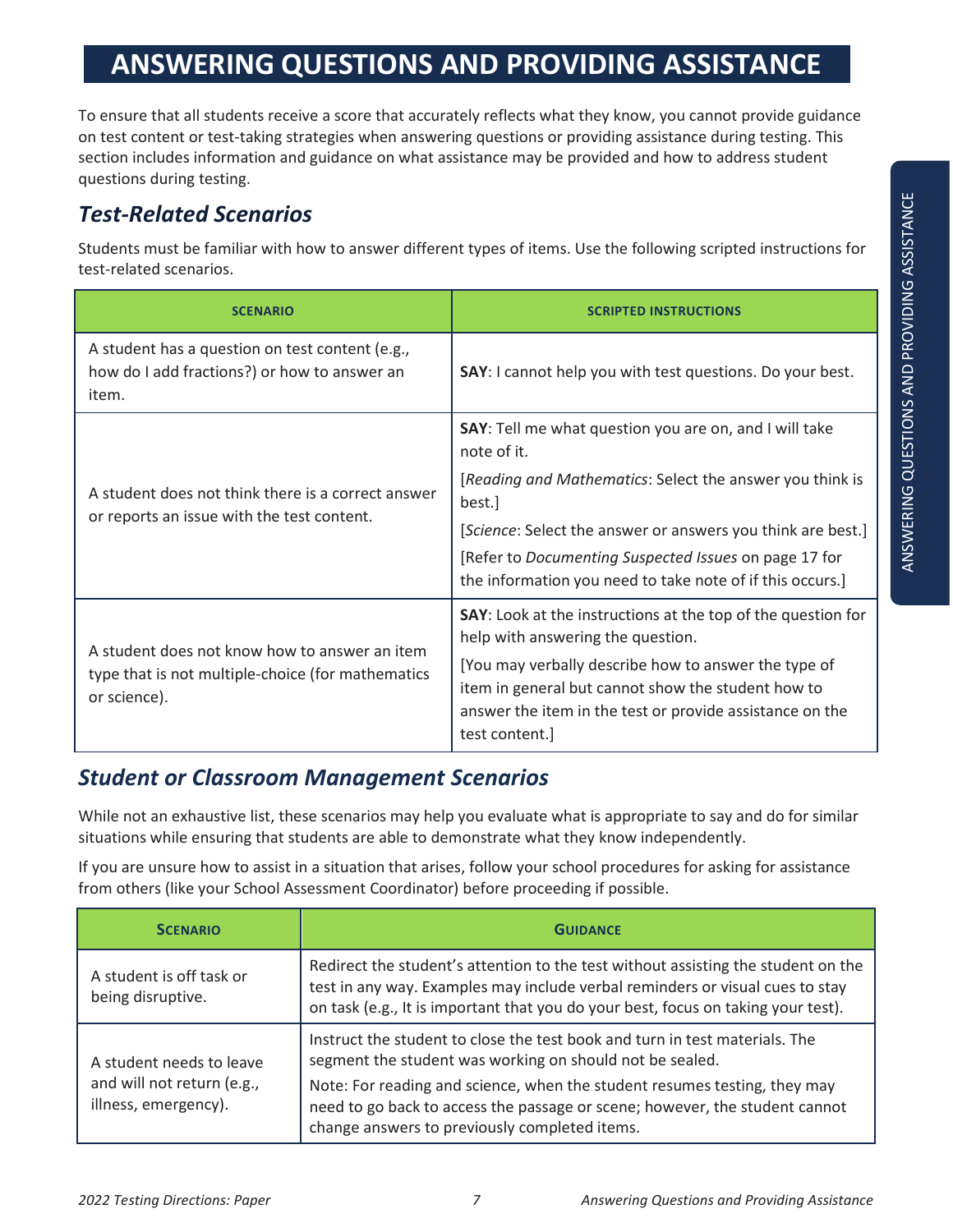| <b>SCENARIO</b>                                                                      | <b>GUIDANCE</b>                                                                                                                                                                                                         |  |  |
|--------------------------------------------------------------------------------------|-------------------------------------------------------------------------------------------------------------------------------------------------------------------------------------------------------------------------|--|--|
| A student needs to use the<br>restroom.                                              | Follow school procedures regarding restroom breaks during testing (e.g., only<br>one student can leave at a time or hallway monitors ensure students are not<br>talking during breaks). Ensure the test book is closed. |  |  |
| A student is discouraged<br>and not making progress.                                 | Encourage the student without assisting the student on the test in any way.<br>Examples may include verbal reminders or visual cues (e.g., Do your best, you<br>can do this).                                           |  |  |
| A student is not using a<br>strategy or material that is<br>used during instruction. | You cannot remind students of test-taking or academic strategies (e.g., using<br>their scratch paper, re-reading the passage).                                                                                          |  |  |
| A student is rushing<br>through the test.                                            | You cannot control the pace a student is testing or instruct a student to slow<br>down. Follow your school procedures for what to do when students finish early.                                                        |  |  |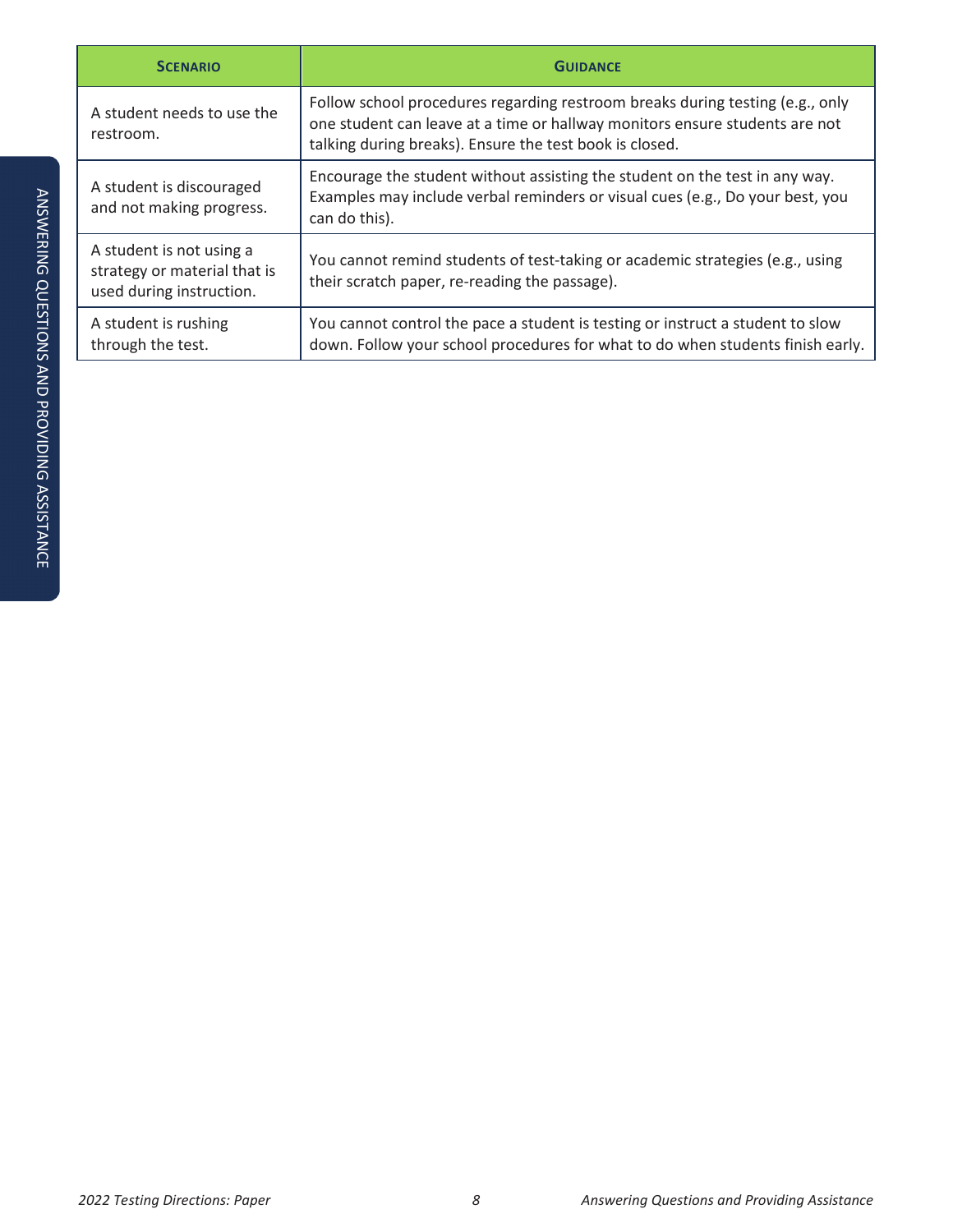# **TEST MONITOR CHECKLIST**

Use this checklist to ensure you have verified or completed the following tasks for testing. The "Section to Reference" column indicates where more information can be found in the *Detailed Information* section that follows.

| <b>OVERVIEW</b>                                                                                                           |                                                                                                                                                                                             | <b>SECTION TO REFERENCE</b>                                          |  |
|---------------------------------------------------------------------------------------------------------------------------|---------------------------------------------------------------------------------------------------------------------------------------------------------------------------------------------|----------------------------------------------------------------------|--|
|                                                                                                                           | Confirm the days and times scheduled for test<br>administration.                                                                                                                            | <b>Estimated Test Administration Times</b><br>and Scheduling Testing |  |
|                                                                                                                           | Confirm what plans have been made for students who<br>finish early or need extra time during the testing session.                                                                           | <b>Estimated Test Administration Times</b><br>and Scheduling Testing |  |
|                                                                                                                           | Confirm what plans have been made for students who<br>finished testing in an earlier testing session as they are not<br>allowed to be in the testing room on subsequent days of<br>testing. | What Students May Do                                                 |  |
|                                                                                                                           | Confirm if additional resources are needed to administer                                                                                                                                    | Overview                                                             |  |
|                                                                                                                           | any accommodations and/or linguistic supports.                                                                                                                                              | Materials Allowed and Not Allowed<br><b>During Testing</b>           |  |
|                                                                                                                           | <b>PREPARE FOR TESTING</b>                                                                                                                                                                  | <b>SECTION TO REFERENCE</b>                                          |  |
|                                                                                                                           | Remove or cover academic or instructional posters and<br>graphics on testing room walls and desks.                                                                                          | Prepare the Testing Room                                             |  |
|                                                                                                                           | Confirm which allowable materials will be provided to<br>students (e.g., scratch paper) during testing.                                                                                     | Materials Allowed and Not Allowed<br><b>During Testing</b>           |  |
| Review materials not allowed during testing, and verify<br>school procedures for ensuring students do not access<br>them. |                                                                                                                                                                                             | Materials Allowed and Not Allowed<br><b>During Testing</b>           |  |
|                                                                                                                           | <b>START/RESUME AND MONITOR TESTING</b>                                                                                                                                                     | <b>SECTION TO REFERENCE</b>                                          |  |
|                                                                                                                           | Provide materials to students and have students start<br>testing using scripted instructions.                                                                                               | <b>Provide Test Materials to Students</b>                            |  |
|                                                                                                                           | Actively monitor student testing.                                                                                                                                                           | <b>Active Monitoring</b>                                             |  |
|                                                                                                                           | Answer student questions, following the guidance in these<br>directions.                                                                                                                    | Policies on Providing Assistance                                     |  |
|                                                                                                                           | As needed, follow school procedures to request assistance<br>from other staff.                                                                                                              | Requesting Assistance from Others                                    |  |
|                                                                                                                           | Document any suspected item or translation errors.                                                                                                                                          | Documenting Suspected Issues                                         |  |
|                                                                                                                           | If applicable, provide breaks to students.                                                                                                                                                  | <b>Breaks and Leaving During Testing</b>                             |  |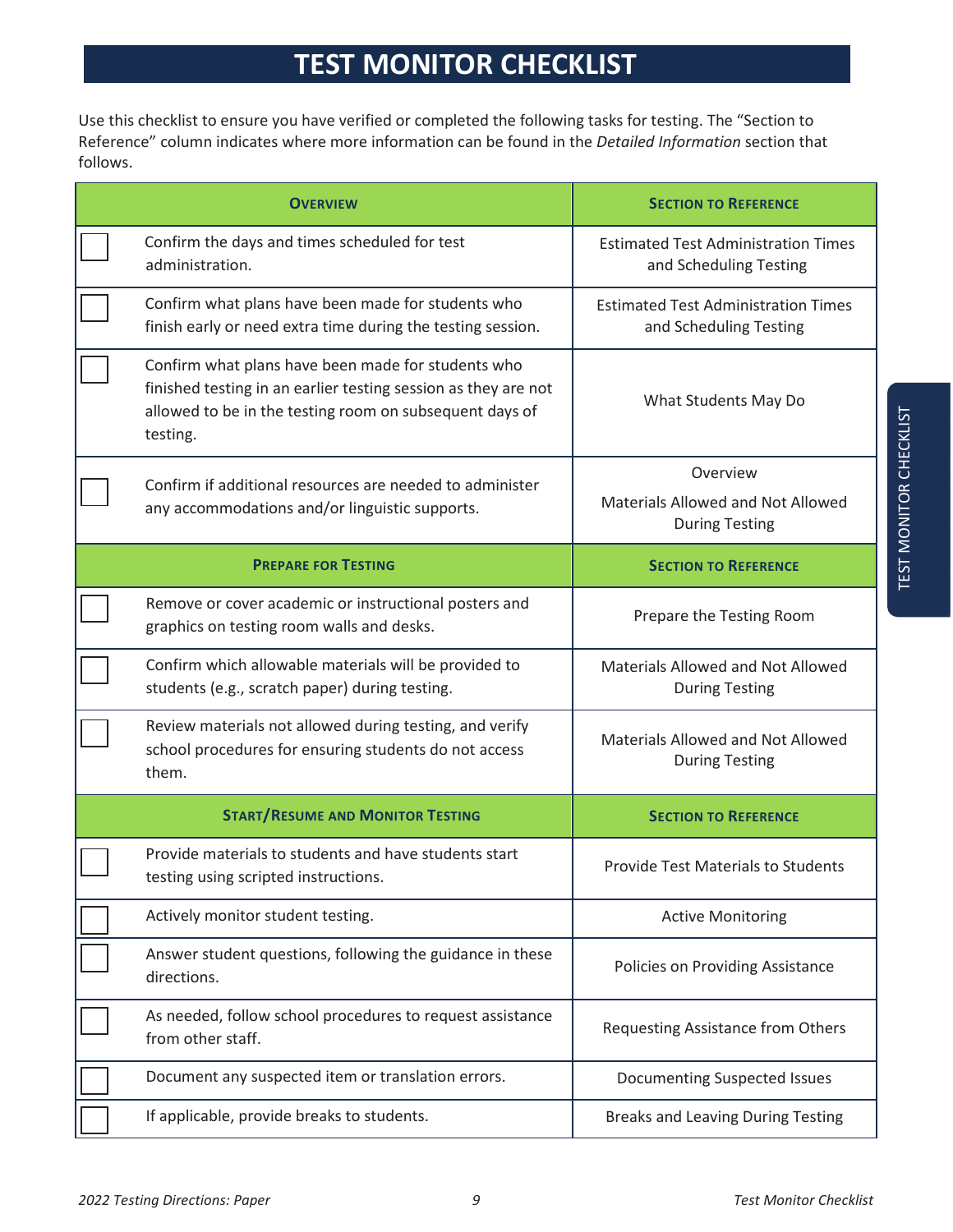| <b>END TESTING</b>                                                                                                                 | <b>SECTION TO REFERENCE</b>                                         |
|------------------------------------------------------------------------------------------------------------------------------------|---------------------------------------------------------------------|
| Remind students that testing is almost over using scripted<br>instructions and help students seal completed pages, as<br>needed.   | <b>End Testing</b>                                                  |
| If students finish testing at different times during the<br>testing session, direct students on what to do (e.g., read a<br>book). | What Students May Do                                                |
| Collect test books and any other materials provided.                                                                               | <b>Collecting Secure Test Materials</b>                             |
| Return test materials, or keep them secure, as instructed.                                                                         | <b>Collecting Secure Test Materials</b>                             |
| Know how to answer student questions about the testing<br>experience.                                                              | Discussing the Testing Experience                                   |
| Report any suspected item or translation errors.                                                                                   | <b>Reporting Suspected Issues</b>                                   |
| Report any misadministrations or test security issues.                                                                             | Reporting Misadministrations and Test<br><b>Security Violations</b> |
| <b>ENTER STUDENT RESPONSES ONLINE</b>                                                                                              | <b>SECTION TO REFERENCE</b>                                         |
| Enter student responses online for scoring, if applicable.                                                                         | Enter Student Responses Online                                      |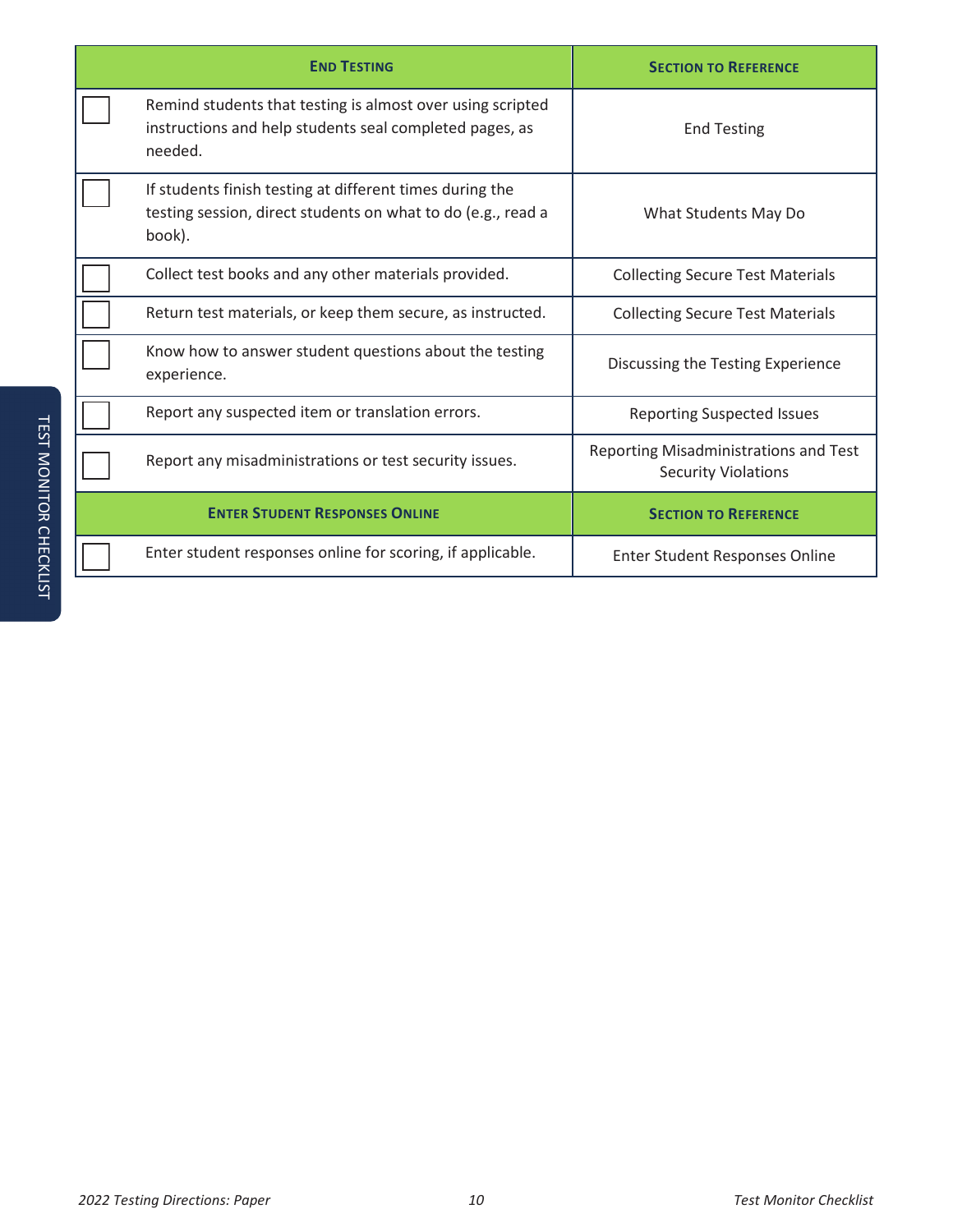This section provides additional details about testing. Review this information before testing and refer to it as needed during and after testing.

## *Overview*

This section contains information about the administration of the MCA with paper test materials.

#### **Resource for Script, Signed Interpretation, and Scribe**

If you are administering the test with a script, signed interpretation, or a scribe, refer to the *Guidelines for the Administration of Accommodations* before testing. This resource is available on PearsonAccess Next (minnesota.pearsonaccessnext.com) under Resources & Training > Policies and Procedures.

#### **Administration of the Script**

Administering the Mathematics or Science MCA with a script requires an individual setting or a small group setting with other students who require the script accommodation. The Test Monitor reads each question from the script while the student answers in the test book. Additional guidelines for the administration of a script are provided in the script.

#### **Braille Administrations and Test Monitor Notes for Braille**

The method the student will use to record answers to the questions (e.g., dictated to a scribe, with a braille writer) should be discussed with the student prior to testing.

*Test Monitor Notes for Braille* are included with each braille test and must be used in addition to these directions to administer the braille test. If you are administering a braille test, use the *Script to Read to Students* section that is included in the *Test Monitor Notes for Braille*; that version of the script is tailored to the braille administration.

#### **Estimated Test Administration Times and Scheduling Testing**

The tables with the estimated test administration times are separated by subject. Verify how testing is scheduled and the scheduled testing time for each day with your District and School Assessment Coordinator. The test books are divided into segments; if a student will not complete a segment during the testing session, use the applicable scripted instructions to end testing. Since the tests are not timed, know what plans have been made for students who finish early or need extra time during the testing session, based on how testing is scheduled.

The Total Test Administration column provides an estimate of actual student work time based on student testing data; it does not include the time needed for you to provide scripted directions or answer student questions.

DETAILED INFORMATION DETAILED INFORMATION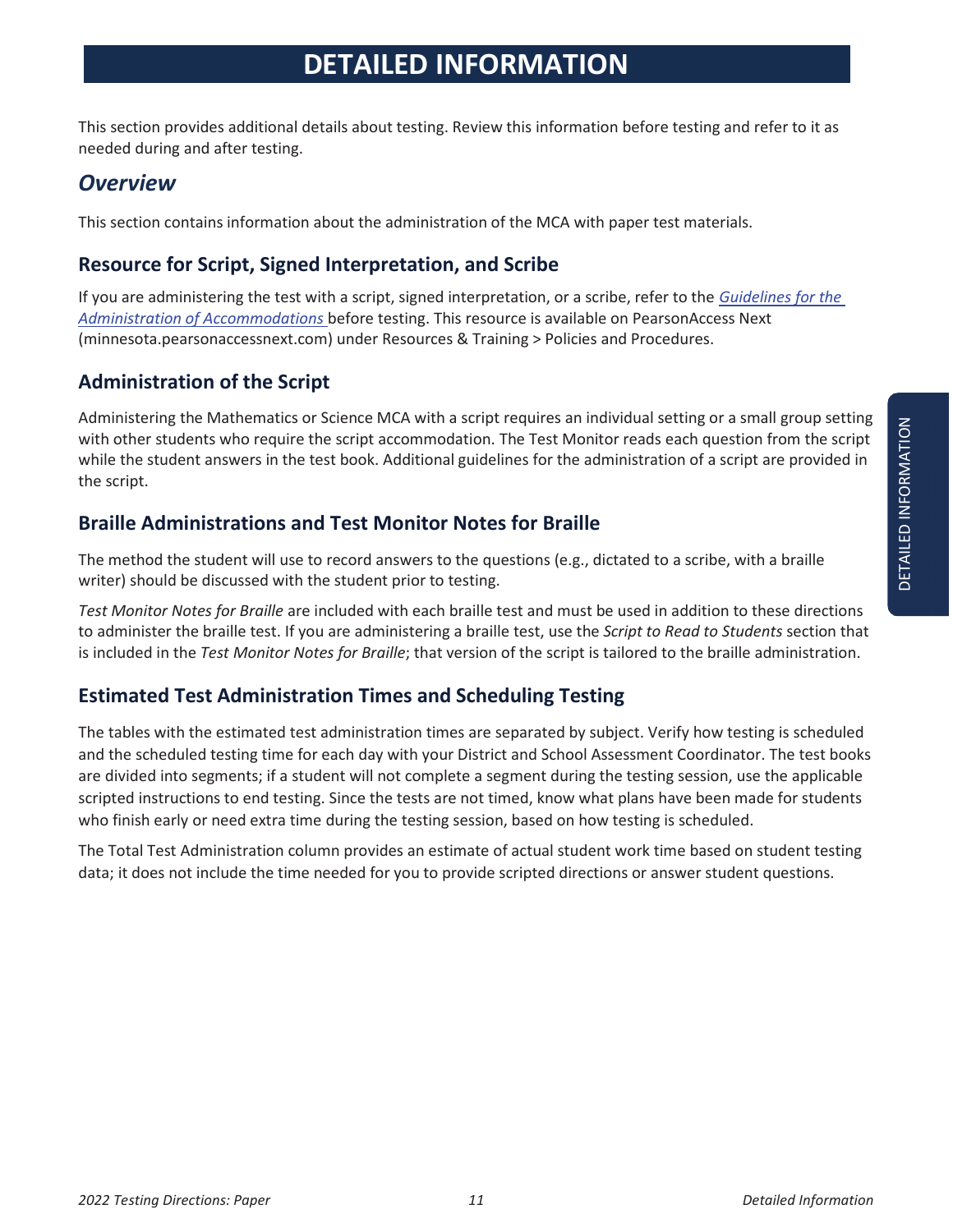#### **Estimated Test Administration Times for Paper Reading MCA**

| <b>Grade and Test</b> | <b>Number</b><br>of Items in<br><b>Segment 1</b> | <b>Number</b><br>of Items in<br><b>Segment 2</b> | <b>Number</b><br>of Items in<br><b>Segment 3</b> | <b>Number</b><br>of Items in<br><b>Segment 4</b> | <b>Total</b><br><b>Number</b><br>of Items | <b>Total Test</b><br><b>Administration</b> |
|-----------------------|--------------------------------------------------|--------------------------------------------------|--------------------------------------------------|--------------------------------------------------|-------------------------------------------|--------------------------------------------|
| Grade 3 Reading MCA   | 15                                               | 8                                                | 16                                               | 9                                                | 48                                        | $1 - 2.5$ hours                            |
| Grade 4 Reading MCA   | 16                                               | 16                                               | 8                                                | 8                                                | 48                                        | $1 - 2.5$ hours                            |
| Grade 5 Reading MCA   | 17                                               | 8                                                | 12                                               | 11                                               | 48                                        | $1 - 2.5$ hours                            |
| Grade 6 Reading MCA   | 19                                               | 8                                                | 8                                                | 19                                               | 54                                        | $1 - 2.5$ hours                            |
| Grade 7 Reading MCA   | 13                                               | 13                                               | 18                                               | 10                                               | 54                                        | $1 - 2.5$ hours                            |
| Grade 8 Reading MCA   | 18                                               | 11                                               | 8                                                | 17                                               | 54                                        | $1 - 2.5$ hours                            |
| Grade 10 Reading MCA  | 19                                               | 10                                               | 12                                               | 19                                               | 60                                        | $1 - 2.5$ hours                            |

#### **Estimated Test Administration Times for Paper Mathematics MCA**

| <b>Grade and Test</b>              | <b>Number</b><br>of Items in<br><b>Segment 1</b> | <b>Number</b><br>of Items in<br><b>Segment 2</b> | <b>Number</b><br>of Items in<br><b>Segment 3</b> | <b>Number</b><br>of Items in<br><b>Segment 4</b> | <b>Total</b><br><b>Number</b><br>of Items | <b>Total Test</b><br><b>Administration</b> |
|------------------------------------|--------------------------------------------------|--------------------------------------------------|--------------------------------------------------|--------------------------------------------------|-------------------------------------------|--------------------------------------------|
| Grade 3<br><b>Mathematics MCA</b>  | 10                                               | 16                                               | 12                                               | 12                                               | 50                                        | $1 - 2.5$ hours                            |
| Grade 4<br><b>Mathematics MCA</b>  | 12                                               | 11                                               | 14                                               | 13                                               | 50                                        | $1 - 2.5$ hours                            |
| Grade 5<br><b>Mathematics MCA</b>  | 12                                               | 12                                               | 14                                               | 12                                               | 50                                        | $1 - 2.5$ hours                            |
| Grade 6<br><b>Mathematics MCA</b>  | 11                                               | 14                                               | 13                                               | 12                                               | 50                                        | $1 - 2.5$ hours                            |
| Grade 7<br>Mathematics MCA         | 9                                                | 15                                               | 14                                               | 12                                               | 50                                        | $1 - 2.5$ hours                            |
| Grade 8<br><b>Mathematics MCA</b>  | 12                                               | 15                                               | 15                                               | 8                                                | 50                                        | $1 - 2.5$ hours                            |
| Grade 11<br><b>Mathematics MCA</b> | 13                                               | 15                                               | 14                                               | 14                                               | 56                                        | 1-2 hours                                  |

#### **Estimated Test Administration Times for Paper Science MCA**

| <b>Grade and Test</b>   | <b>Number of</b><br><b>Items</b> in<br><b>Segment 1</b> | <b>Number of</b><br>Items in<br><b>Segment 2</b> | <b>Total Number</b><br>of Items | <b>Total Test</b><br><b>Administration</b> |
|-------------------------|---------------------------------------------------------|--------------------------------------------------|---------------------------------|--------------------------------------------|
| Grade 5 Science MCA     | 22                                                      | 19                                               | 41                              | $0.5 - 1.5$ hours                          |
| Grade 8 Science MCA     | 27                                                      | 24                                               | 51                              | $0.5 - 1.5$ hours                          |
| High School Science MCA | 37                                                      | 31                                               | 68                              | $0.5 - 1.5$ hours                          |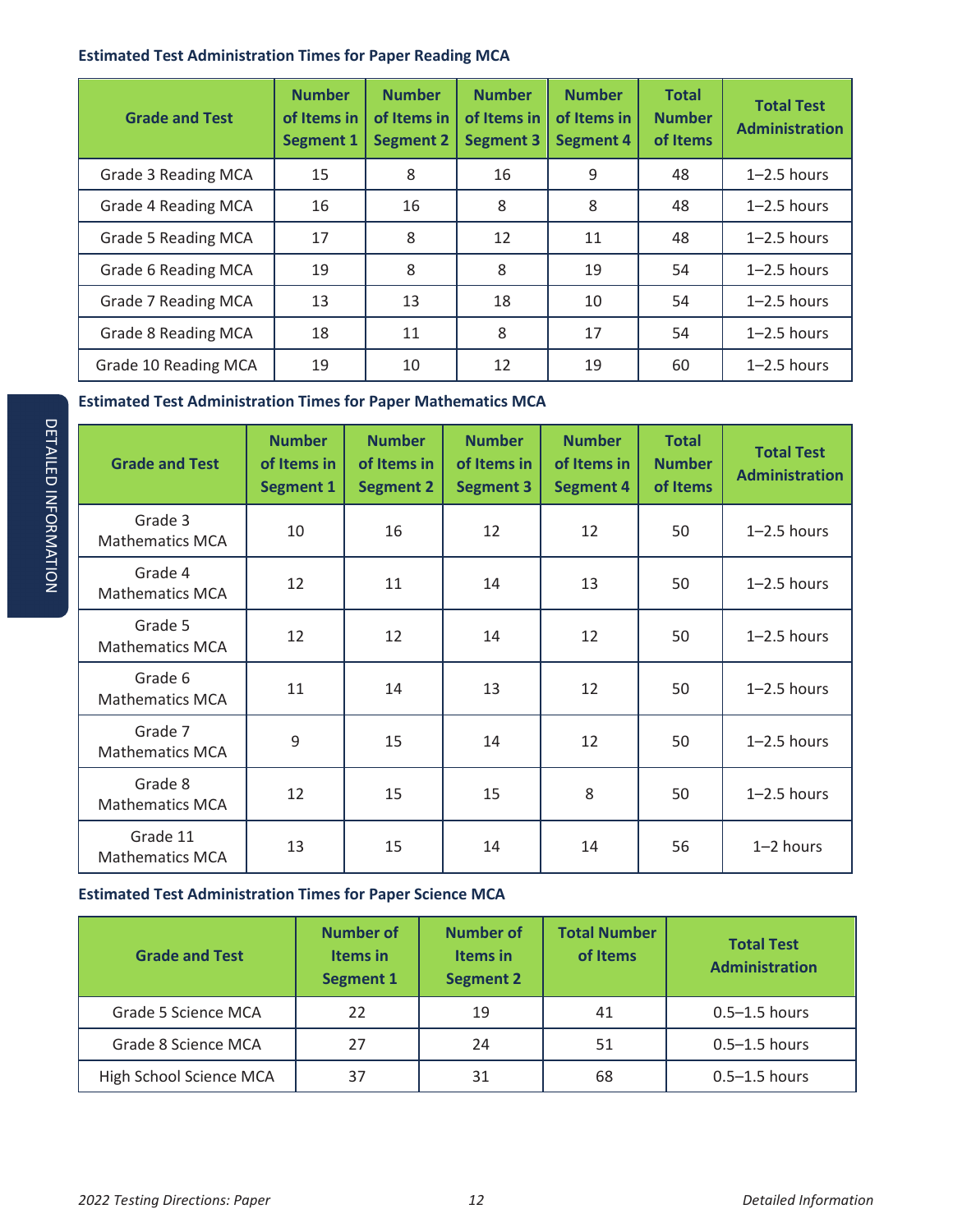## *Prepare for Testing*

#### **Prepare the Testing Room**

Ensure all academic or instructional posters and graphics, including strategy techniques or methods, in the testing room or on desks are covered or removed, even if the information is not related to the subject being tested (e.g., mathematics information must be covered during a reading test). This policy is required to ensure that students are answering items independently, without extra support or guidance that could be present in academic or instructional materials. For example, information in a historical poster about a scientist may provide an advantage for a reading passage or science scene, or information on a mathematics concept may provide information that could be used to answer a science item.

If you choose, you may write information specific to test administration on the board or in the room. Examples of allowable information include information about scheduling (e.g., We will stop after completing two segments, we will stop testing at the end of the class period) and what students may do when they are done with testing (e.g., Read a book when you are done testing).

#### **Materials Allowed and Not Allowed During Testing**

#### **Materials Allowed**

- A pencil or pen
- Stickers
- Handheld calculators (only in specified tests and segments; see below)
- Paper copy of translated word list (mathematics and science only; see below)
- Paper copy of mathematics multiplication or hundreds tables (mathematics only; see below)
- Scratch paper (if providing; see below)

#### **Materials Not Allowed**

- Dictionaries, thesauruses, and other reference materials
- Calculator manuals
- Cell phones (see below)
- Wearable technology or other devices (see below)

#### *Cell Phones, Wearable Technology, and Other Devices*

Students may NOT use cell phones or any other devices (e.g., Chromebook, laptop), including wearable technology (e.g., smart watch, fitness tracker), at any time during testing, including during breaks, or when testing is completed (if students remain in the testing room). If applicable, follow your school procedure for collecting all devices or ensuring that students leave devices outside the testing room. If students are allowed to bring devices inside the testing room, they must remove them (for wearable technology) and/or put them away before testing begins.

#### *Calculators*

Students must be familiar with the functionality of the handheld calculator prior to test administration.

**New for 2021–22**: The following table specifies which type of handheld calculator may be used by grade and subject; only those listed below by grade level may be used. Previously, the types were listed as recommendations, but it has been determined that using a more technologically advanced calculator than the one specified provides assistance that invalidates what is being assessed (e.g., using a scientific calculator instead of a four-function calculator for grade 5). Using a less technologically advanced calculator than the type specified (e.g., using a four-function calculator instead of a graphing calculator for grade 8) is allowed but not recommended as students do not have the same access to additional functions the calculator provides.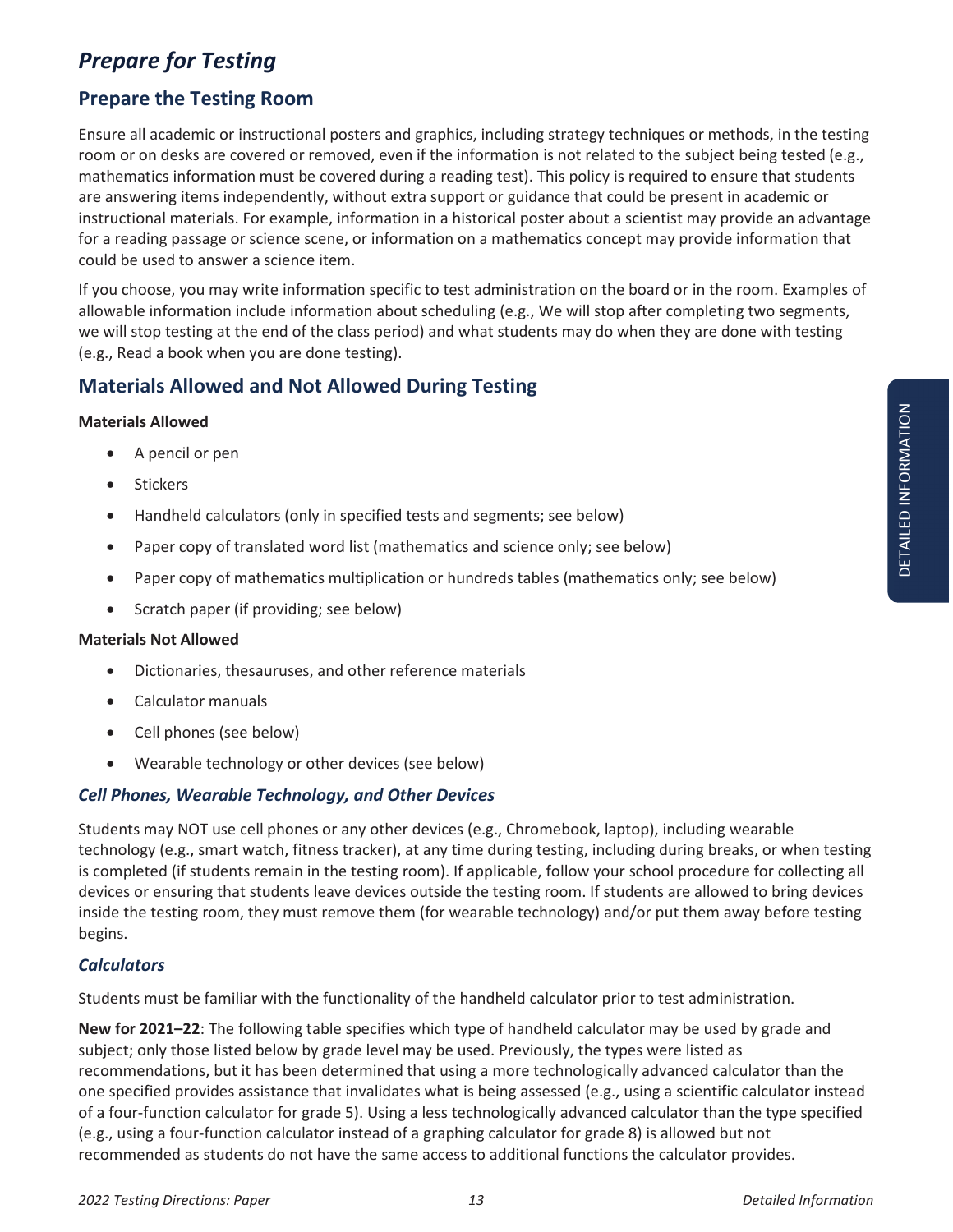#### **Calculator Type Required for Paper MCAs**

| <b>Test</b>                                                | <b>Type of Calculator Required</b> |
|------------------------------------------------------------|------------------------------------|
| Grade 3-5 Mathematics MCA and all<br>grades of Science MCA | Standard or four function          |
| Grades 6–7 Mathematics MCA                                 | <b>Scientific</b>                  |
| Grades 8 and 11 Mathematics MCA                            | Graphing                           |

Contact your District or School Assessment Coordinator with questions on the types of handheld calculators that may be used. Note: Web-based calculators or calculator apps accessed from another device (e.g., Chromebook) are not allowed.

- For grades 3–8 Mathematics MCA, calculators are not allowed during Segment 1 of the test.
- For grade 11 Mathematics MCA, calculators are allowed on all segments of the test.
- For Science MCA, a calculator may be provided on items indicated in the student's test. Students should indicate if and when they need a calculator, and you must verify that a calculator can be used on the item.

Graphing calculators must either have the memory cleared before and after each testing session, or have a feature that temporarily disables Flash applications and calculator files (e.g., TI-NSpire has "Press to Test" mode).

#### *Translated Word Lists and Mathematics Tables*

If providing a paper copy of a translated word list or mathematics multiplication or hundreds table, it must be a printed version of the documents posted to PearsonAccess Next under Preparing for Testing. Verify with your District or School Assessment Coordinator which students may be provided translated word lists as a linguistic support or the mathematics tables as an accommodation.

Note: For the mathematics table accommodations, the student must test in an individual setting, and for grades 3–8, only use the tables on the segments where calculators are allowed (Segments 2, 3, and 4; calculators are allowed on all segments for grade 11). Contact your District or School Assessment Coordinator for more information.

#### *Scratch Paper*

Students can use blank spaces in the test book to work on items and make notes; for mathematics, students may also use the grid paper and formula sheets provided inside the test books. If students remove the grid paper or formula sheets from inside the test book, they must write their names on the sheets. Note: Ensure students do not tear off the back page of the test book for scratch paper; the back page contains the secure barcode number for the test book, which is needed to confirm secure materials are returned.

If other scratch paper will be provided, the following materials outlined below may be used. Students may draw lattices, diagrams (e.g., number lines), or charts (e.g., multiplication table or hundreds chart) on scratch paper if they choose, but examples cannot be displayed in the classroom or handed out during testing.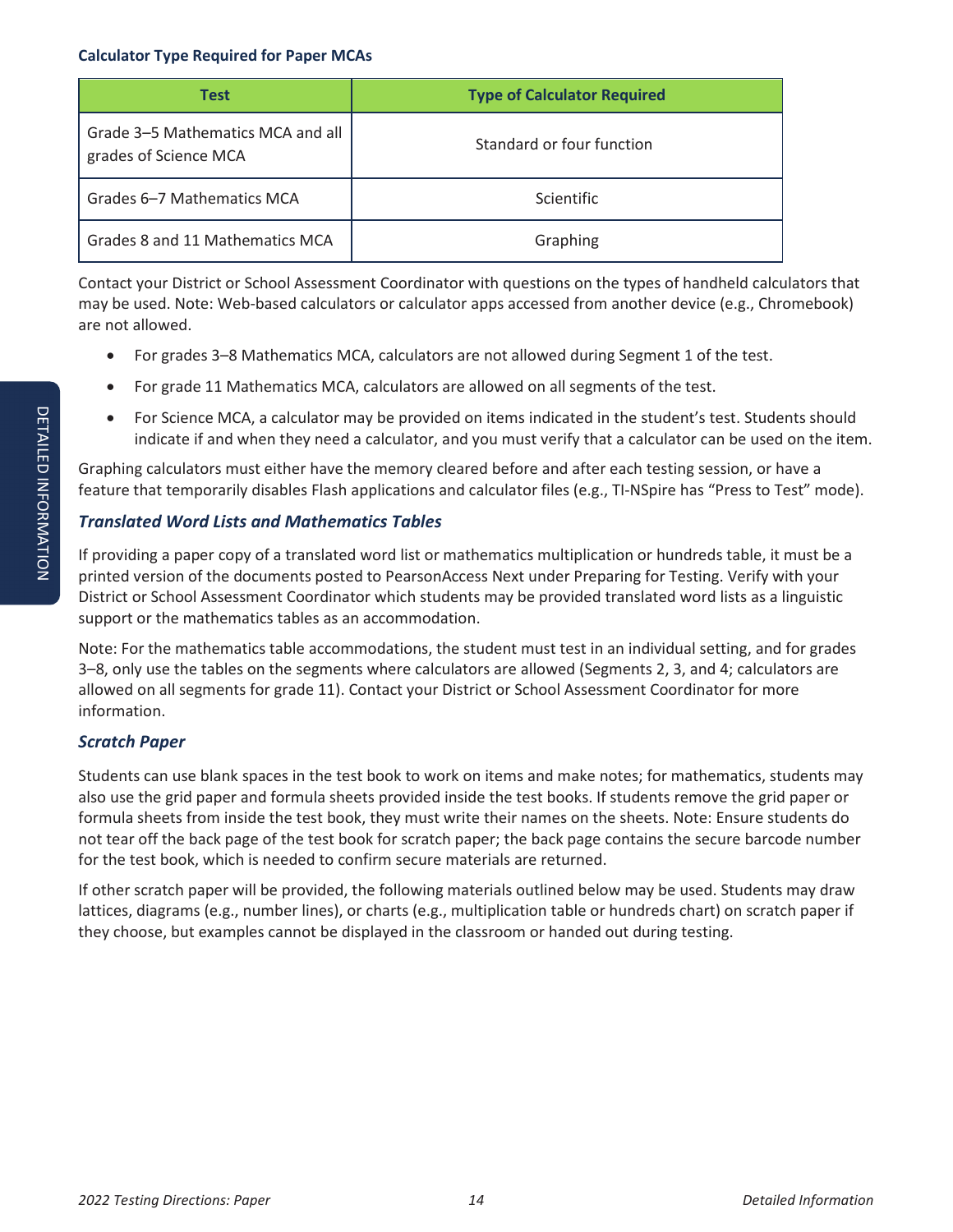| <b>SCRATCH</b><br><b>PAPER</b>           | <b>GUIDELINES</b>                                                                                                                                                                                                                                                                                                               | <b>EXAMPLES</b>          |  |
|------------------------------------------|---------------------------------------------------------------------------------------------------------------------------------------------------------------------------------------------------------------------------------------------------------------------------------------------------------------------------------|--------------------------|--|
| <b>Blank paper</b>                       | Notebook paper is acceptable but the paper<br>must be blank; no boxes or numbers may be<br>added to guide students to show their work,<br>and paper may not be pre-folded into<br>sections.<br>Sticky notes are also allowed, but they must<br>be provided as a pad and not strategically pre-<br>arranged by the Test Monitor. | Not allowed:             |  |
| Individual<br>whiteboards                | Must be blank before and after<br>administration.                                                                                                                                                                                                                                                                               | N/A                      |  |
| Commercially-<br>produced<br>graph paper | Must not contain numbers, coordinates, or<br>numbered boxes.                                                                                                                                                                                                                                                                    | Allowed:<br>Not Allowed: |  |

# *Start/Resume and Monitor Testing*

#### **Provide Test Materials to Students**

- Provide students with the correct test book according to the security number assigned to them on the *Test Materials Assigned to Students Checklist* or other checklist provided in the school. The security number is located on the back cover.
- On the first day of testing, the student should write their name on all materials provided: test book, scratch paper, grid paper (if removed from inside the test book), mathematics formula sheets (if removed from inside the test book), translated word lists (if provided), and mathematics table accommodations (if provided). All materials must be turned in at the end of the test session.
- Mathematics and science scripts are not provided to students; they are used by the Test Monitor to administer the test to students who require a script accommodation.

#### **Active Monitoring**

Actively monitor students throughout the entire test administration to carefully observe student behavior and ensure that all students are working independently and making progress in their tests. You cannot complete other tasks, including lesson planning, grading papers, or talking casually with other staff. Note: If your school procedures allow you to access these directions electronically, ensure your primary focus is still on active monitoring.

If space is limited and students can potentially see other test materials, ensure through your active monitoring that students are working independently.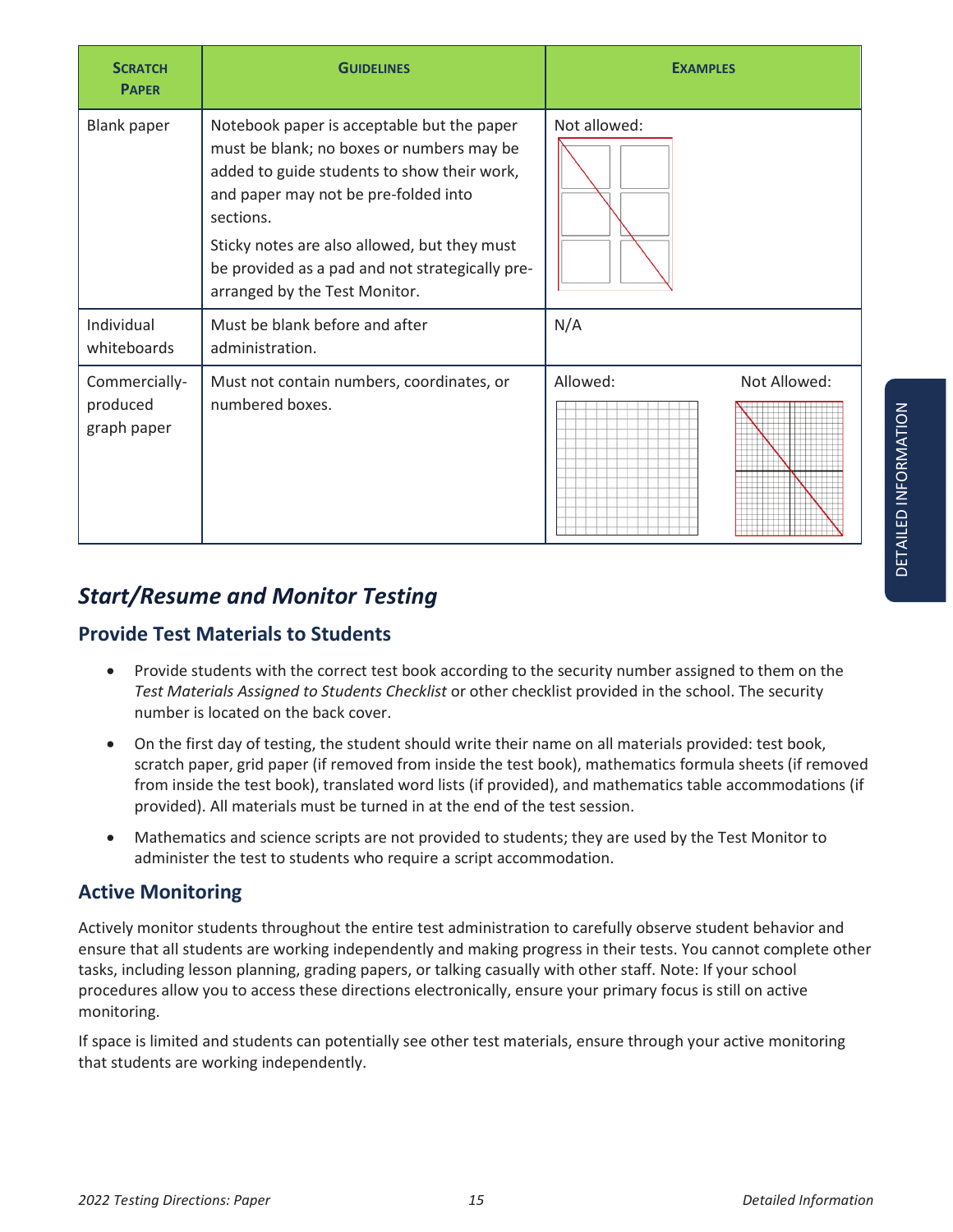#### **Student Responses and Sealing Segments**

Students respond directly in the regular or large print test book, unless they require the scribe accommodation. As students finish each segment, you will provide a sticker and may assist them in applying the sticker to seal the appropriate pages, if needed. If you run out of stickers, tape may be used instead.

#### **Policies on Providing Assistance**

The *Answering Questions and Providing Assistance* section of this document gives specific guidance regarding the type of help that may be provided during testing. Keep the following requirements in mind:

| <b>Type of</b><br><b>Assistance</b>             | <b>Requirements</b>                                                                                                                                                                                                                                                                                                                                                                                             |
|-------------------------------------------------|-----------------------------------------------------------------------------------------------------------------------------------------------------------------------------------------------------------------------------------------------------------------------------------------------------------------------------------------------------------------------------------------------------------------|
| Repeating<br>directions                         | You may repeat—but may not paraphrase—the scripted instructions in this document.<br>$\bullet$<br>You may not read directions from the student's test book.                                                                                                                                                                                                                                                     |
|                                                 | If you believe a student missed any item(s), you may remind them to make sure they<br>$\bullet$<br>have answered all items using only scripted instructions from this document. You may<br>not point out specific items or provide any other instructions that may lead the student<br>to change or reconsider their answers.                                                                                   |
| Assistance<br>with the test                     | You may not define or pronounce a word on a test item, discuss a test item, or give an<br>$\bullet$<br>opinion regarding a test item.                                                                                                                                                                                                                                                                           |
|                                                 | Do not give any indication that there may be a different approach or answer; do not help<br>$\bullet$<br>students with answers to items in any way.                                                                                                                                                                                                                                                             |
|                                                 | You cannot remind students of any test-taking strategies or academic strategies (e.g., to<br>$\bullet$<br>use scratch paper). Help of this sort should be provided prior to test administration, such<br>as when the item samplers are used.                                                                                                                                                                    |
|                                                 | For mathematics and science, students must be familiar with the functionality of the<br>$\bullet$<br>calculator prior to the start of testing, and you cannot provide assistance. The only<br>exception is if a calculator is broken (e.g., dead batteries).                                                                                                                                                    |
| Pacing and<br>monitoring<br>student<br>progress | You may not control the pace at which a student tests, as the tests are not timed and<br>$\bullet$<br>students should be allowed to continue if they are making progress. For example, if you<br>notice a student is moving quickly through the test, you can re-read any scripted<br>instructions from this document, but it is not permissible to say, "Slow down" or "Take<br>your time."                    |
|                                                 | You may monitor student tests to verify where students are at in terms of how testing is<br>scheduled (e.g., verifying how many items students have completed, verifying which<br>segment they are in). However, you need to make sure that you are not viewing secure<br>test content. Unauthorized viewing of secure test content is when you view the content<br>long enough to determine the essence of it. |

#### **Requesting Assistance from Others**

During testing, you will follow your school procedures for alerting others if assistance is needed (e.g., sick student in the room) so that you can continue actively monitoring. Your primary focus must remain on the students who are testing, even when an unexpected issue arises.

Your school procedure may require you to use a cell phone, computer, or other device to alert others if assistance is needed; however, these devices may be used for that purpose only. You cannot check email or work on your computer/device, and cell phones should be silenced to reduce disruptions.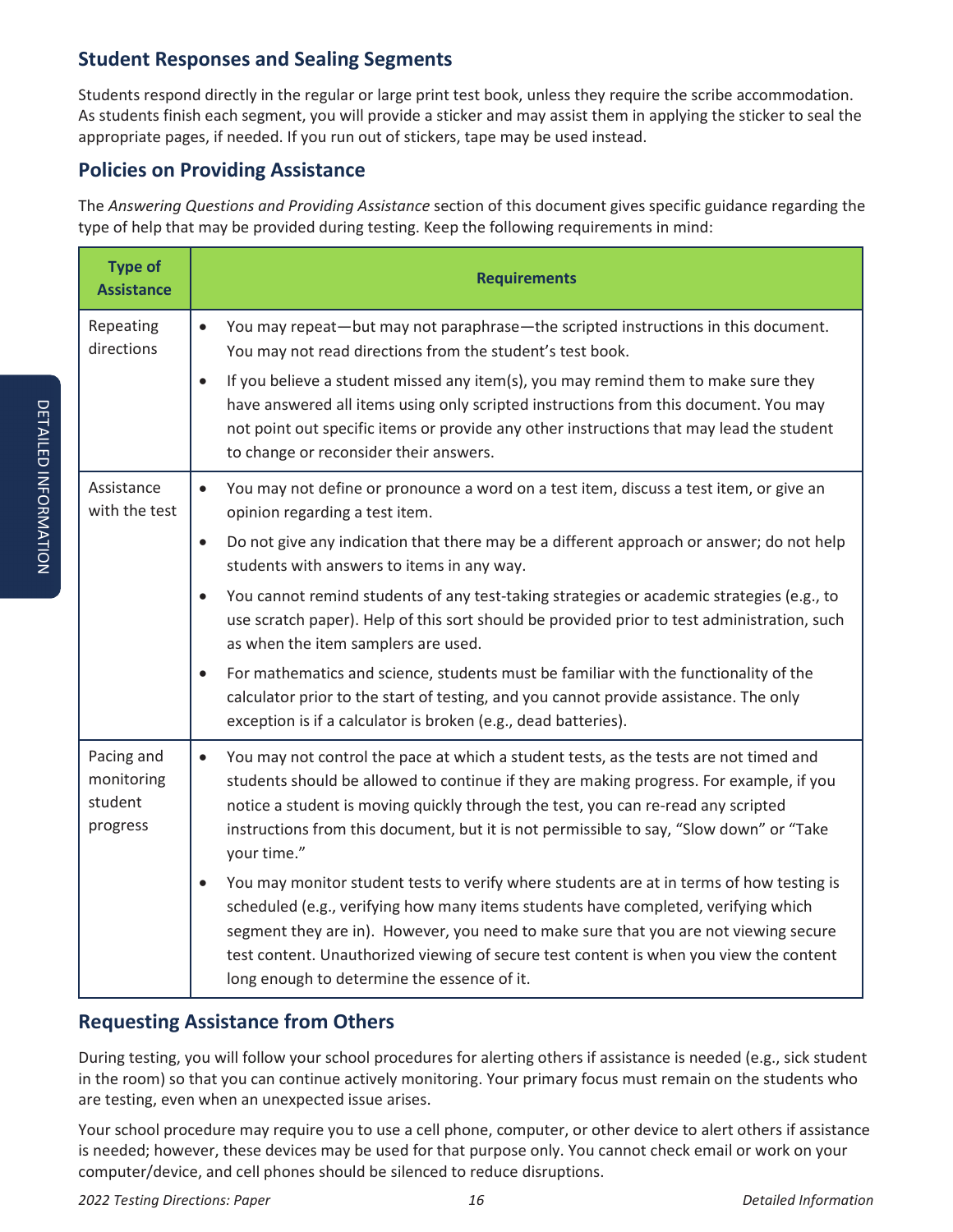#### **Documenting Suspected Issues**

If a student does not think there is a correct answer or points out a test item that appears to have an error, note the following information:

- Grade
- Subject
- Student's MARSS/SSID number
- Item number

The student should select the answer they think is best and continue testing. This same process is used if a student points out a translation that appears to be incorrect in a translated word list. You will report these issues when the testing session is over.

#### **Breaks and Leaving During Testing**

Depending on your school's testing schedule and procedures for testing, students may be allowed a short break. Whenever leaving the testing room (e.g., bathroom break) or when there is a break in testing, students should close their test books unless an emergency prevents them from doing so. Ensure that students do not discuss test items and answers.

In the case of an emergency, such as a fire alarm or a severe weather warning, it is important to follow all safety procedures and exit as quickly as possible. To maintain test security when all students must leave the room, you should close the door and secure the room, if possible.

# *End Testing*

You must use the scripted instructions to alert students prior to the end of the day's testing so that they have time to review their answers.

#### **What Students May Do**

If students finish testing early and stay in the testing room, students may read a paper book, complete activities on paper that are not related to the subject(s) being tested, or sit quietly. Disruptions for other students must be kept to a minimum.

- Students may read a paper book, even if reading is being tested, but textbooks for any subject(s) being tested are not allowed.
- If multiple subjects are being tested (e.g., during a make-up session), this must be taken into consideration for the materials students can use.
- Cell phones or other devices (including wearable technology) cannot be used at any time, even if the student has completed testing or is working on something unrelated.

Note: Students who have finished testing in a previous test session are not allowed to be in the testing room on subsequent days of testing. Follow your school procedures to ensure students who have finished testing in a previous test session are not in the room during future testing sessions. This policy is required in order to reduce distractions for students who are still testing and to ensure test security is maintained.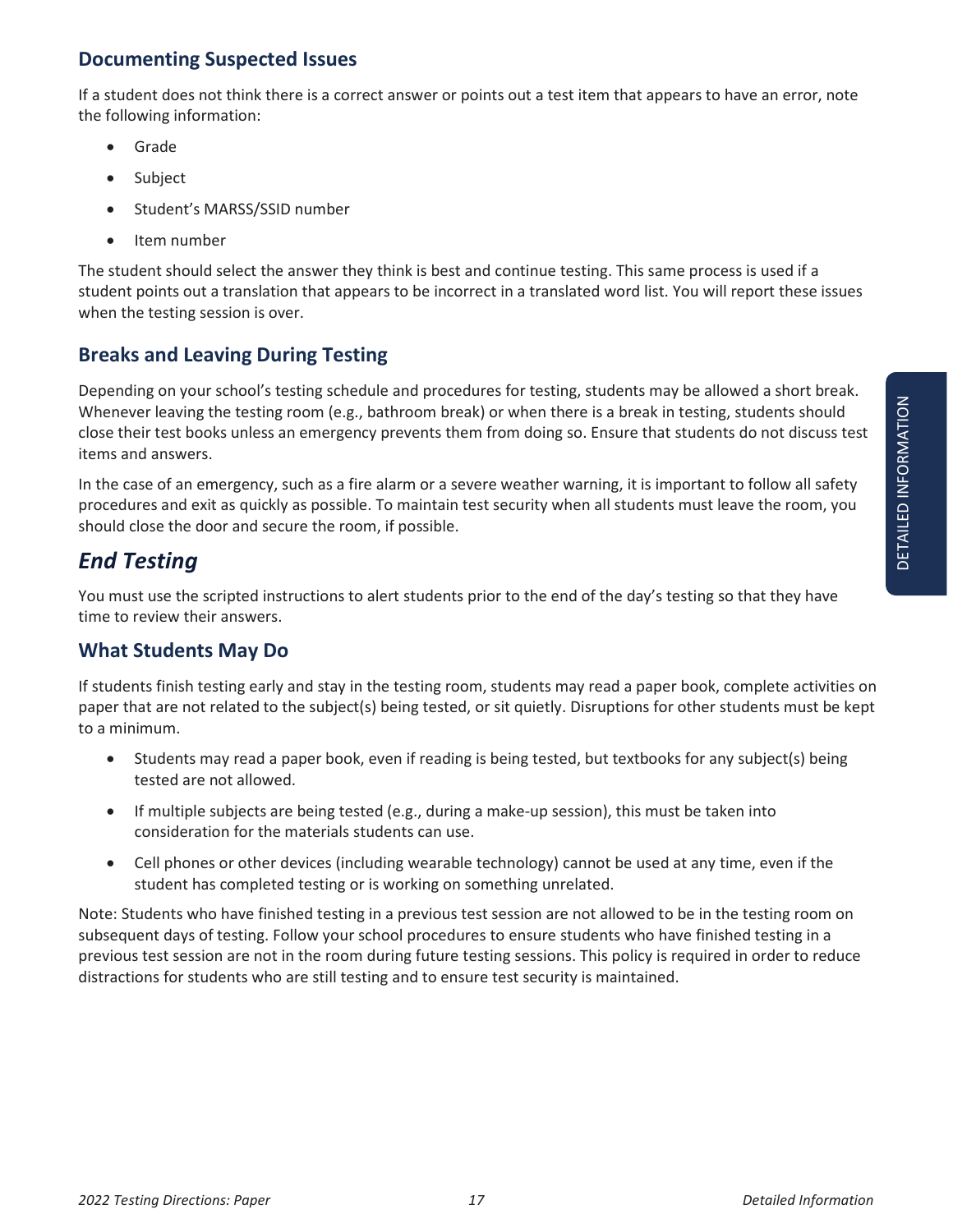#### **Collecting Secure Test Materials**

At the end of each testing session, **all materials must be collected** before students leave the testing room.

- x Verify that all regular print, large print, and braille test books have been collected, using the *Test Materials Assigned to Students Checklist*.
- Verify that additional materials provided (scratch paper, translated word lists, and/or mathematics table accommodations) have been collected. For mathematics, any formula sheets or grid paper removed by students from inside the test book must also be collected.
- x Verify you have all scripts, using the *Test Materials Assigned to Students Checklist*.
- Immediately report any missing test materials to your District or School Assessment Coordinator.

These materials must be kept secure between testing sessions following your school procedures (e.g., you will secure test materials or return them to the District or School Assessment Coordinator between testing sessions).

Once testing is completed, the scratch paper must be securely disposed of or returned to the District or School Assessment Coordinator for secure disposal (following school procedures). The secure disposal must be completed no more than 2 business days after the close of the testing window. This also applies to any formula sheets or grid paper, if removed from inside the test book, and any translated word lists or mathematics table accommodations, if provided to students.

#### **Discussing the Testing Experience**

Remember that you cannot ask students about specific test items, even after testing is over. If students ask about a specific item following testing, you may provide instruction on the general concept ONLY if all testing is completed for that grade and subject in the school. However, targeted instruction as a result of student questions on the general concept is not allowed if any students still need to complete testing. In any case, you must not address or solve the specific test item.

#### **Reporting Suspected Issues**

If a student reported a suspected issue during testing, provide the information you documented to the District or School Assessment Coordinator or other designated contact, following your school procedures.



The content of the item itself should never be referenced, captured as an image, or emailed within the school or district or in a communication with MDE or Pearson. Doing any of these actions is a security violation.

#### **Reporting Misadministrations and Test Security Violations**

If a misadministration (i.e., a non-standard situation) or security violation occurs during testing, contact your District or School Assessment Coordinator as soon as possible for next steps.

Specifically for test security, while you are encouraged to raise your concerns within the district, you can report suspected incidents of cheating or other improper or unethical behavior on statewide assessments to MDE using an online test security tip line (education.mn.gov > Districts, Schools and Educators > Teaching & Learning > Statewide Testing).